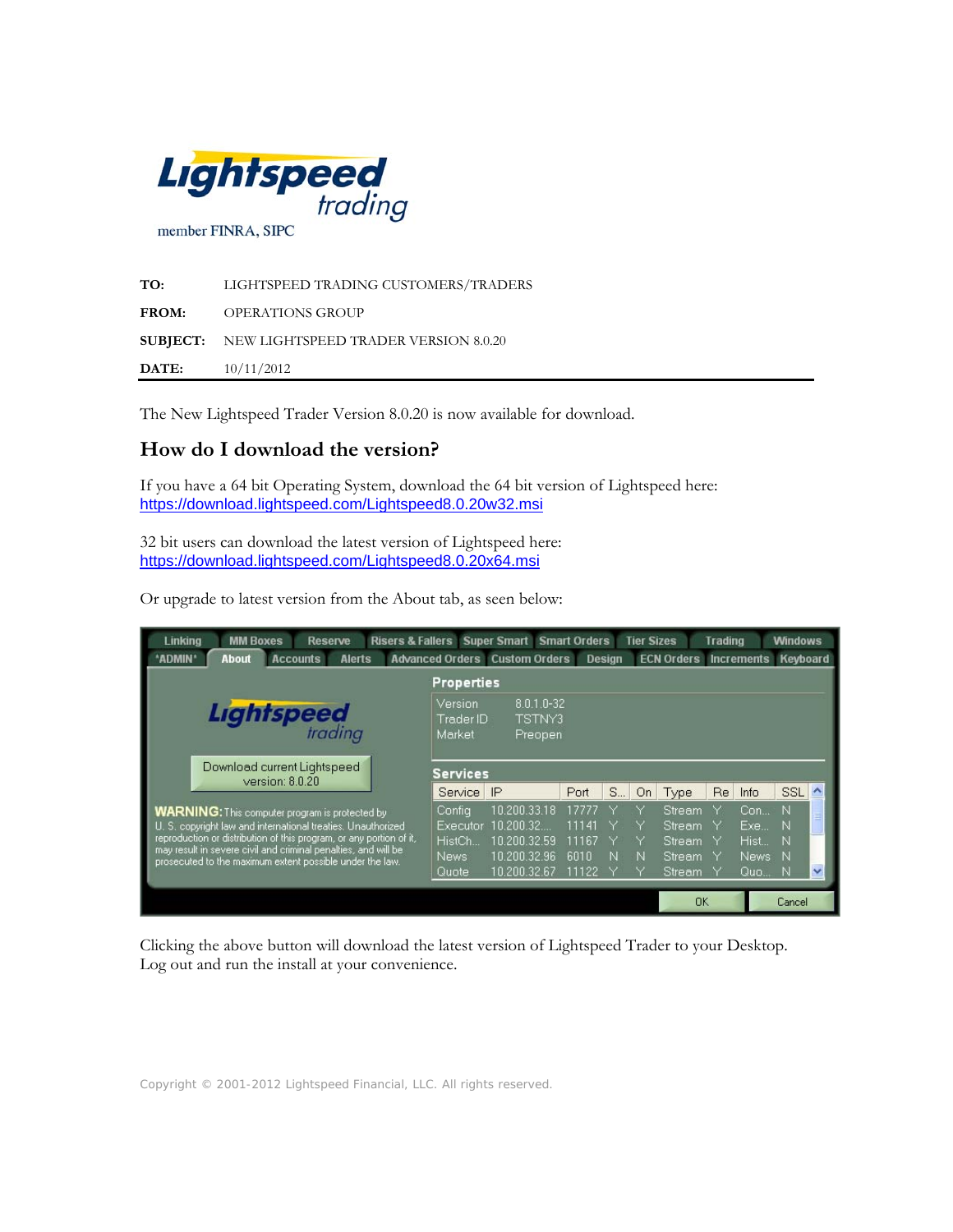# **What changes should I look for related to complex options?**

Lightspeed Trader now allows the user to build and send complex options strategies like spreads, strangles, covered calls and protective puts in a single order. Use the following new tools to send and manage your complex orders:



# **Complex Options Order Entry Window (COE)**

- Click X to delete the leg
- Double Click on Bid/Ask/ Last to have the leg price turn yellow and dynamically update
- Remember that the Leg Price is only a guide, the Net Price of the Entire order is the price of your complex order
- The Ratio quantity must always be the lowest common denomination. Use the Quantity field at the top of the window as the multiple for your order.
- Multiselect in an option chain to add options to your COE. Select from a default strategy or create your own.
- Multiselect in your positions window to load options to COE

| Chain SPDR S&P 500, Aug 24, '12                       |                                               |              |                                                  |                      |                            |                                           |                            |
|-------------------------------------------------------|-----------------------------------------------|--------------|--------------------------------------------------|----------------------|----------------------------|-------------------------------------------|----------------------------|
| <b>SPY</b><br>Near Date                               | Near Money<br>×.                              | 142.247      |                                                  | $+0.057$             | 142.24 x 142.25 56.080.564 |                                           |                            |
| Calls                                                 | <b>Bid</b>                                    | Ask          | Volume                                           | <b>Contract Size</b> | Close                      | Expiration                                | <b>Strike</b>              |
| SPY/120824C140<br>SPY/120824C141<br>SPY/120824C142    | 2.31<br>1.46<br>Add selected option(s) to COE | 2.39<br>1.48 | 1.937<br>4,606<br>15.034                         | 100<br>100<br>100    | 2.39<br>1.54<br>.70        | Aug 24, '12<br>Aug 24, '12<br>Aug 24, '12 | 140.00<br>141.00<br>142.00 |
| !SPY/120824C143<br>!SPY/120824C144<br>!SPY/120824C145 | Add Option Strategy to COE                    |              | 33 241<br>Covered Call<br>Protective Put         | 100<br>loo<br>00     | .28<br>.09<br>.04          | Aug 24, '12<br>Aug 24, '12<br>Aug 24, '12 | 143.00<br>144.00<br>145.00 |
|                                                       | Hide Header<br>Change Columns<br>Change Fonts |              | Covered Put<br>Debit Spread                      |                      |                            |                                           |                            |
| Positions 2<br>Underlyi<br>Position<br><b>SPY</b>     | Save to File<br><b>Settinas</b>               |              | Credit Spread<br>Long Straddle<br>Short Straddle | rice<br>75           | Close<br>.70               | Closed P&L<br>0.00                        | Mark                       |
| SPY                                                   | Unlink<br>Link To Focus                       |              | Long Strangle<br>Short Strangle                  | 19                   | .09                        | 0.00                                      |                            |
|                                                       | Hide Banner<br>Close Window                   |              | Long Butterfly                                   |                      |                            |                                           |                            |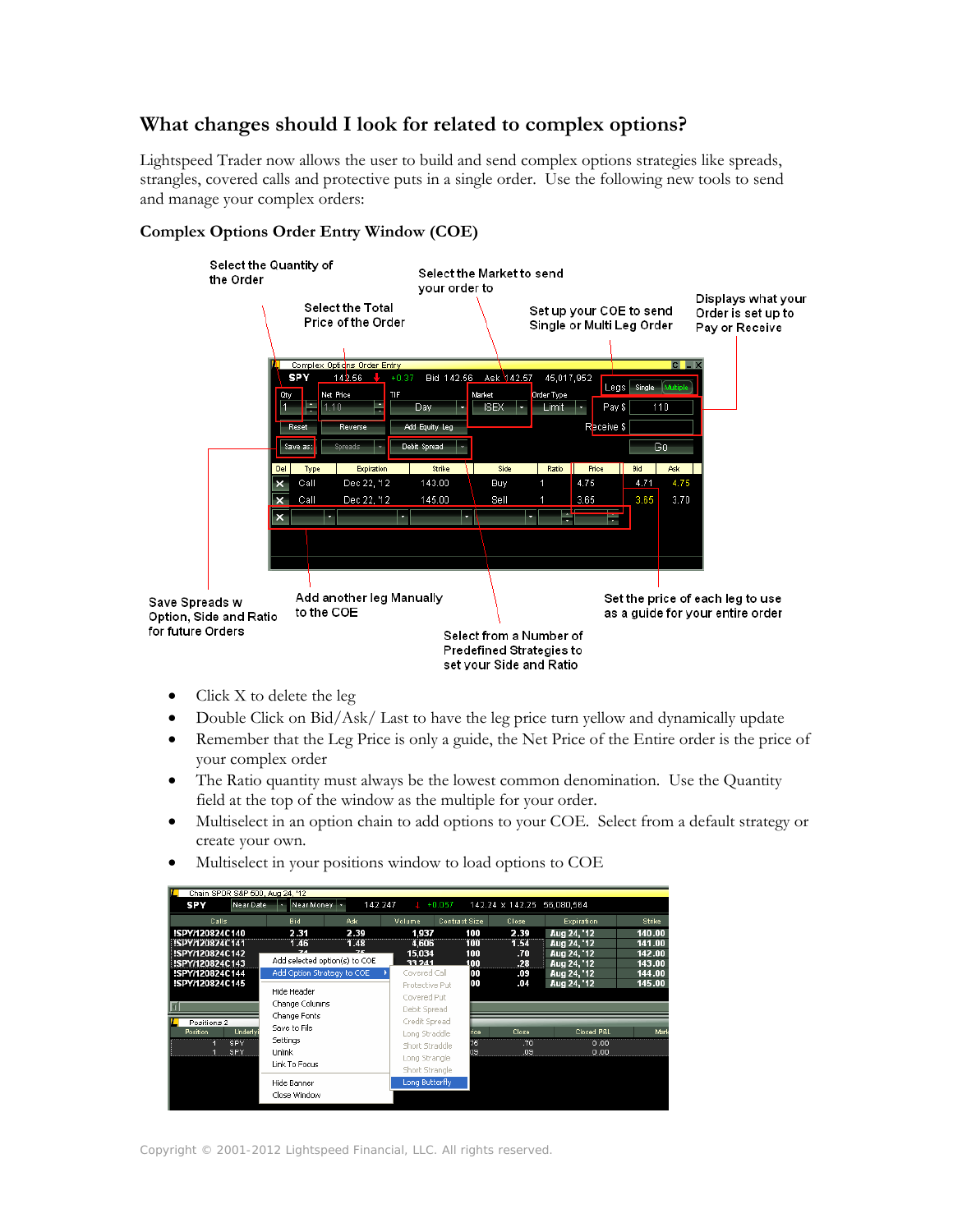| *ADMIN*<br><b>About</b><br><b>ECN Orders</b><br><b>Increments</b><br><b>Super Smart</b>                                                                                                 | <b>Accounts</b><br>Keyboard<br><b>Smart Orders</b>                                                                                                       | <b>Alerts</b><br>Linking<br><b>SOES</b> | <b>Advanced Orders</b><br><b>MM Boxes</b><br><b>Tier Sizes</b>      | <b>Baskets</b><br><b>Order Entry</b> | <b>Custom Orders</b><br>Reserve<br><b>Trading</b> | Design<br><b>Risers &amp; Fallers</b><br><b>Windows</b> |
|-----------------------------------------------------------------------------------------------------------------------------------------------------------------------------------------|----------------------------------------------------------------------------------------------------------------------------------------------------------|-----------------------------------------|---------------------------------------------------------------------|--------------------------------------|---------------------------------------------------|---------------------------------------------------------|
| Complex Options Order Entry<br><b>Options Mkt</b><br>$SMRT \sim$<br><b>Complex Opt Mkt</b><br>$ISEX \times$<br>Order Type<br>Limit<br>$\checkmark$<br><b>TIF</b><br>Day<br>$\checkmark$ | <b>Price Settings</b><br><b>Buy Price</b><br><b>O</b> Bid Ask<br>Last None<br><b>Sell Price</b><br><b>O</b> Bid <b>D</b> Ask<br>Last None<br>Auto-update | Defaults Window Debug                   | <b>Quantity</b><br>11<br>Leg Mode<br>Single leg<br><b>Wulti-leg</b> |                                      |                                                   |                                                         |
|                                                                                                                                                                                         |                                                                                                                                                          |                                         |                                                                     |                                      | <b>OK</b>                                         | Cancel                                                  |

**Configuring the Complex Order Entry Window:** 

- Set default market for Single Leg and Complex Orders
- Set default Order Type (Stop, Limit, Market)
- Set Default TIF (Day, FOK)
- Set Default Price when Buying and Selling (Bid, Ask, or Last)
- Set COE to Auto-Update as your default target price updates (Bid, Ask, Last)
- Set a Default Quantity for your Orders
- Set a Default Mode for new Complex Option Order Entry Windows (Single or Multi Leg)

### **Executions Window**

Use this new window to see the requirements on open orders and trades in each underlier.

- Use the basic view to see all trades on the day broken down by individual fill.
- Use the Strategy view to manually break and hedge eligible positions. Select any 2 positions to manually hedge the whole or a portion of the position. Select any row to break an already existing hedge.
- Pin positions to keep them hedged or broken for remainder of log in session
- Right click to Auto-hedge

| Executions 2 |             |                        |     |              |              |                |                        |
|--------------|-------------|------------------------|-----|--------------|--------------|----------------|------------------------|
| <b>SPY</b>   |             | Close: 141.76 Req: 25% |     |              | <b>Hedge</b> | 100            | Basic<br>Strat<br>Open |
| Time         | Side        | Instrument             | Qty | <b>Price</b> | Requirement  | Direction      | <b>Strategy Group</b>  |
|              | Rım         | <b>Stock</b>           |     | 141. A D     | .190.00 .    | Opened         | equity 15              |
| 16:45:10     | Buy         | Aug 24, Put 141        |     | 0.24         |              | 200.00 Opening | credit_spread 2        |
| 16:45:10     | Sell        | Aug 24, Put 142        |     | 0.58         |              | 200.00 Opening | credit_spread 2        |
| 44.55        | Buv         | Aug 24, Call 142       |     | 0.48         |              | 70.00 Opening  | debit_spread 2         |
|              | <b>Sell</b> | Aug 24, Call 143       |     | 0.13         |              | 70.00 Opening  | debit spread 2         |
|              |             |                        |     |              |              |                |                        |
|              |             |                        |     |              | 14,730.00    |                |                        |
|              |             |                        |     |              |              |                |                        |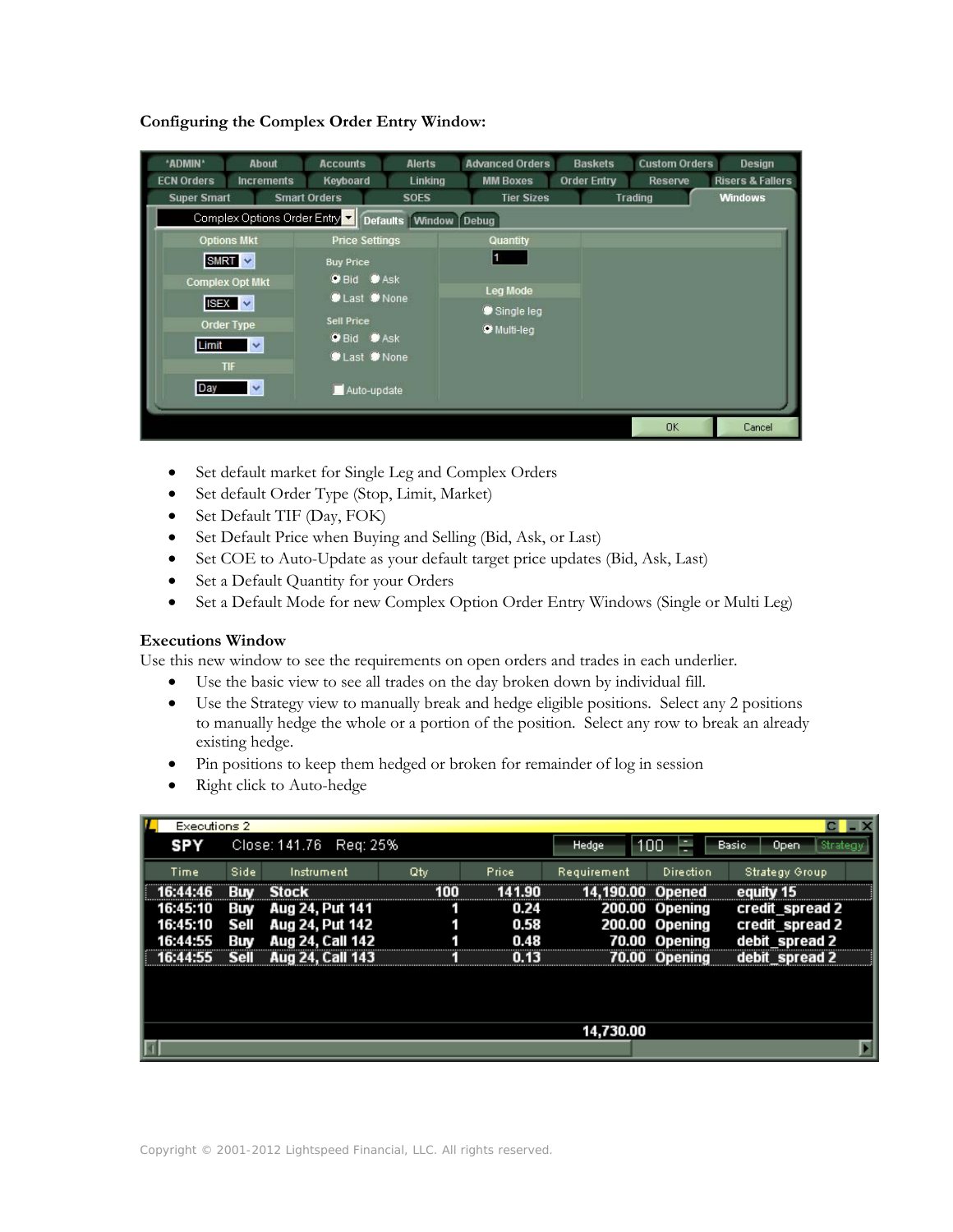#### **Auto-Hedge Controls**

The default setting for Lightspeed Trader is to auto-hedge your options strategies dynamically as orders are placed and executed. Users can select to turn-off auto-hedging on the Trading tab > Confirms subtab. Users can also select only 'Single Order' hedging here, this will only hedge strategies that are entered as one complex order.



### **Cancel All for Underlier, Cancel All Buy/Sells for Underlyer**

Map new cancel keys to hotbutton or keyboard tab for faster options trading

#### **Enhanced Order Window**

The Orders window is enhanced for complex options orders. Click on the + or arrow right on a complex order to see it broken down by leg.

| Orders           |                  |                         |               |                           |
|------------------|------------------|-------------------------|---------------|---------------------------|
| <b>Exec Time</b> | Symbol           | Side                    | <b>Shares</b> | <b>Projected Position</b> |
| 14:52:32         | MSFT             | BUY                     | 0 / 100       | 200<br>×                  |
| 14:52:31         | MSFT             | BUY                     | 0 / 100       | 100<br>×                  |
| 14:51:51         | GE.              | <b>ROT</b>              | 0 / 100       |                           |
| 14:51:39         | ААРІ             | BIN                     | 50 / 100      | ×                         |
| 14:51:00         | (AAPI 1          | DBT                     | 0 / 1         |                           |
| 14:50:31         | {AAPL}           | DBT                     | 172           |                           |
|                  | !AAPL/120824C670 | SI D-O                  | '''           |                           |
|                  | !AAPL/120824C665 | <b>BOT-O</b>            | 172           |                           |
| 14:50:26         | GAAPE            | <b>DIRECT</b>           | mar           |                           |
|                  | !AAPL/120824C670 | <b>SLD<sub>-0</sub></b> |               |                           |
|                  | !AAPL/120824C665 |                         |               |                           |
|                  |                  |                         |               |                           |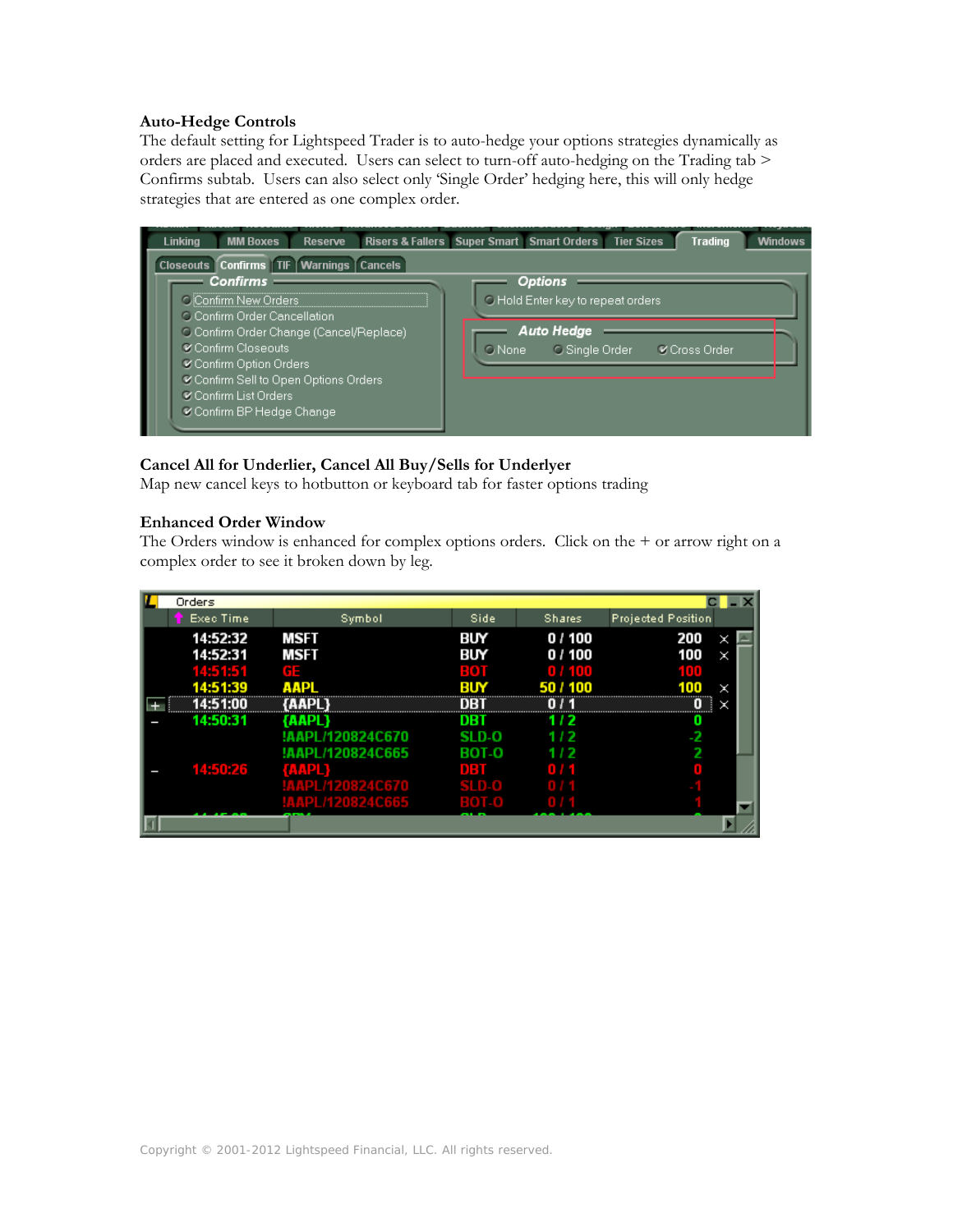# **What other non-options-related changes should I look for?**

### **Cancel Buttons in Orders Window**

Turn on cancel buttons in the Orders Window in the Trading tab > Cancels subtab. Cancel buttons will appear to right of each order, as seen in picture below.

| <b>MM Boxes</b><br><b>Linking</b>                                                                                                                              | <b>Reserve</b>                                                                                                                                                 | Risers & Fallers   Super Smart   Smart Orders  <br><b>Tier Sizes</b><br><b>Trading</b>                                       | <b>Windows</b> |
|----------------------------------------------------------------------------------------------------------------------------------------------------------------|----------------------------------------------------------------------------------------------------------------------------------------------------------------|------------------------------------------------------------------------------------------------------------------------------|----------------|
| Closeouts   Confirms   TIF<br>Keyboard<br>Esc and $\sim$<br>$V$ All<br>C All but Day<br><b>C</b> Esc does nothing<br>SHIFT+Esc & SHIFT+~<br>cancel all orders. | <b>Warnings Cancels</b><br>Enable Shift+\to<br>cancel all orders<br>Enable SPACE to<br>cancel all orders<br>Enable \to cancel<br>$\sqrt{2}$<br>selected orders | Events:<br>Cancel All Orders On Market Close<br><b>C Cancel Crossed Orders</b><br>Cancel Pending Orders When Position Closed |                |
| <b>Buttons</b><br>Cancel Buttons In Orders Window                                                                                                              |                                                                                                                                                                | <b>OK</b>                                                                                                                    | Cancel         |

| v | Orders              |            |      |               |                           |   |  |
|---|---------------------|------------|------|---------------|---------------------------|---|--|
|   | Exec Time           | Symbol     | Side | <b>Shares</b> | <b>Projected Position</b> |   |  |
|   | 09:39:33            | aaa        | SSL  | 0 / 100       | -300                      | × |  |
|   | ------------------- |            |      |               |                           | × |  |
|   |                     |            |      | n zamn        |                           |   |  |
|   | 09:39:33            | aaa        | SSL  | 0 / 100       | -100                      | × |  |
|   | 09:39:33            | aaa        | SEL  | 0/100         | 0                         |   |  |
|   | 09:39:15            | <b>SPY</b> | BUY  | 0/100         | 400                       |   |  |
|   |                     |            |      |               |                           |   |  |

## **Projected Position Column in Order Book**

As seen in order book above.

## **Closeout Selected in Positions page right-click menu**

Select individual positions to closeout from your positions page.

| Positions       |                  |              |                           |      |               |            |      |
|-----------------|------------------|--------------|---------------------------|------|---------------|------------|------|
| <b>Position</b> |                  | Symbol       | Underlying                |      | Inside Market |            |      |
| $-1$            | !AAPL/120824C670 |              | AAPL                      | 4.90 | $\times$      |            | 5.05 |
|                 | !AAPL/120824C665 |              | <b>AAPI</b>               | 7.50 | ×             |            | 7.65 |
| 50              | AAPL             |              | SYMBOL: !AAPL/120824C665  | 6    | $\times$      | 668.30     |      |
| 100             | ACU              |              | <b>Phantom Shares</b>     |      | ×             | 10.80      |      |
| 100             | ADBE             |              |                           |      | ×             | 33.85      |      |
| 1               | BRK.A            |              | Hide All Selected         | 3    | ×             | 128,764.96 |      |
| 100             | DELL             |              |                           |      | ×             | 11.62      |      |
| 100             |                  |              | Closeout !AAPL/120824C665 |      |               |            | 9.51 |
| 200             | FCY              | Closeout All |                           |      |               | 24.15      |      |
| 100             | <b>IMAX</b>      |              |                           |      |               | 21.08      |      |
| 100             | QQQ              |              | Closeout Selected         |      | 25%           | 68.42      |      |
| $-300$          | ТM               |              |                           |      | 50%           | 82.52      |      |
|                 |                  |              | Close in $COE(n/a)$       |      | 75%           |            |      |
|                 |                  | buybid-1.00  |                           |      | 100%          |            |      |
|                 |                  |              |                           |      |               |            |      |
|                 |                  | close100     |                           |      | All Long      |            |      |
|                 |                  | moc          |                           |      | All Short     |            |      |
|                 |                  |              |                           |      |               |            |      |